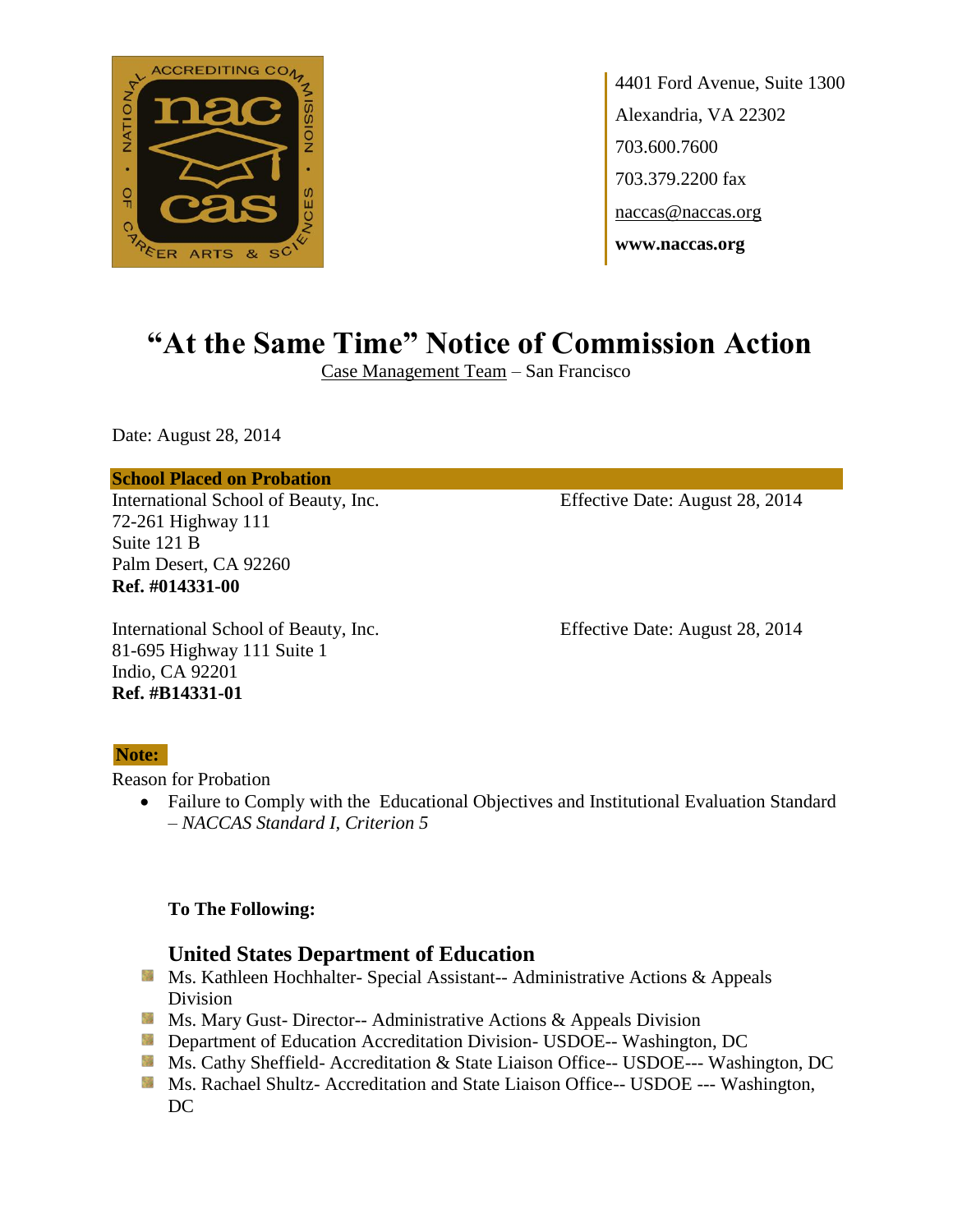- **Ms. Lauren Pope- Administrative Actions and Appeals Services Group-- Washington,** DC
- Ms. Martina Fernandez-Rosario- Acting Area Case Director-- School Participation---San Francisco/Seattle

- **Mr. Bill Larkin- Executive Director-- ACCET**
- Mr. Michale McComis, Ed.D.- Executive Director-- ACCSCT
- Mr. Albert Gray, Ph.D.- Executive Director-- ACICS
- **Dr.** Gary Puckett- Executive Director-- COE

## **State Authorities**

- Ms. Kristy Underwood- CA Board of Barbering & Cosmetology-- Sacramento, CA
- Ms. Christine Jones- CA Board of Barbering & Cosmetology-- Sacramento, CA
- Ms. Leeza Rifredi Licensing Manager BPPE--CA
- Ms. Joanne Wenzel Bureau Chief BPPE—CA
- $M_s$ . Yvette Johnson Enforcement Chief BPPE CA
- Sis

- **Ms. Tammy Burkhart- Educause**
- Ms. Lisa Schiavo- Accredited Schools List Help Desk-- Westat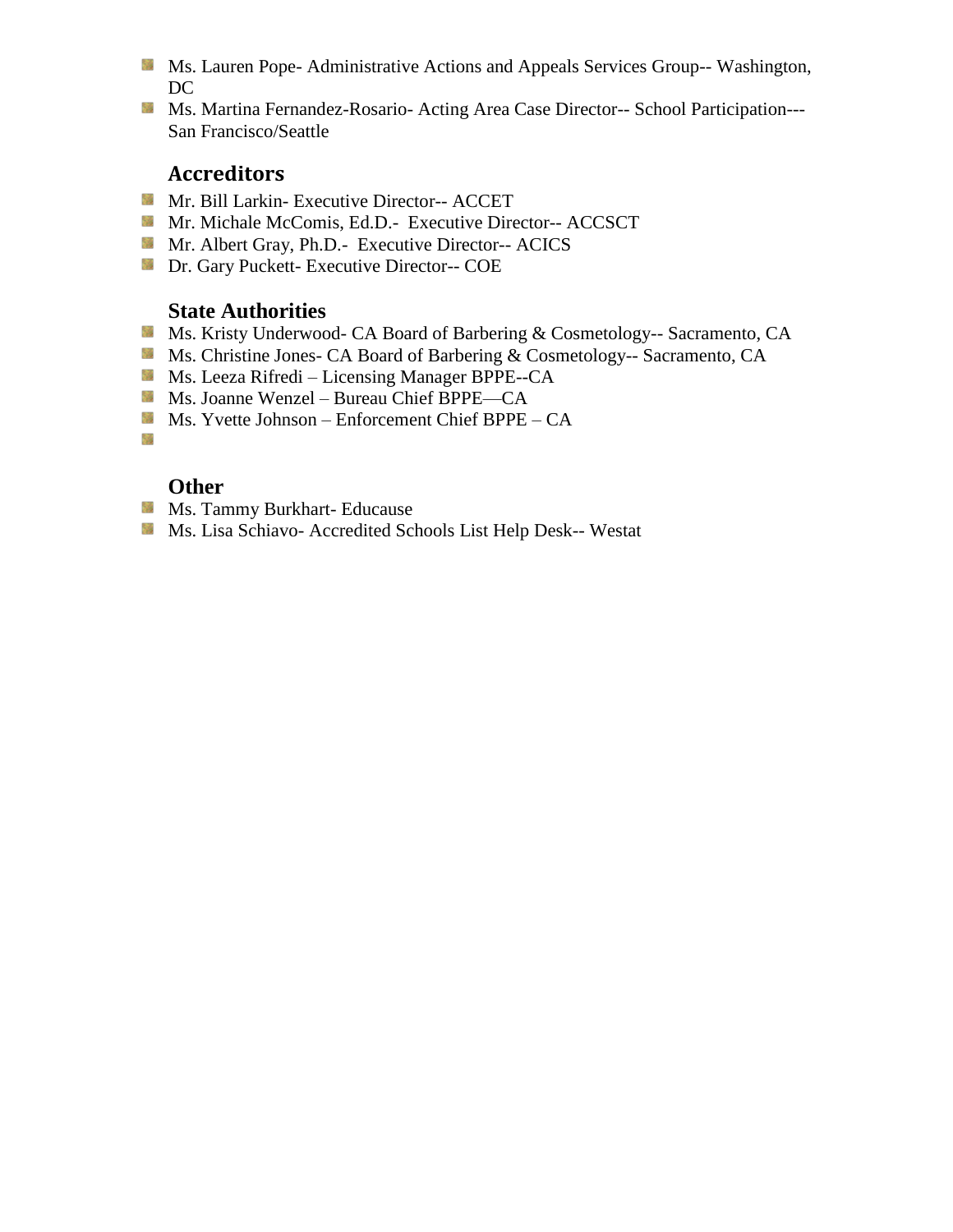

# **"At the Same Time" Notice of Commission Action**

Case Management Team – Kansas City

Date: August 28, 2014

#### **School Placed on Probation**

eClips School of Cosmetology and Barbering Effective Date: August 28, 2014 52 S. Plaza Way Cape Girardeau, MO 63701 **Ref. #035096-00**

100 Outlet Drive #26 Sikeston, MO 63801 **Ref. #B35096-01**

eClips School of Cosmetology Effective Date: August 28, 2014

9140 Page Avenue Overland, MO 63114 **Ref. #B35096-02**

eClips School of Barbering Effective Date: August 28, 2014

#### **Note:**

Reason for Probation

• Failure to Comply with the Educational Objectives and Institutional Evaluation Standard – *NACCAS Standard I, Criterion 5*

**To The Following:**

- **Ms. Kathleen Hochhalter- Special Assistant-- Administrative Actions & Appeals** Division
- **MS. Mary Gust- Director-- Administrative Actions & Appeals Division**
- **Example 20 Interversity Department of Education Accreditation Division- USDOE-- Washington, DC**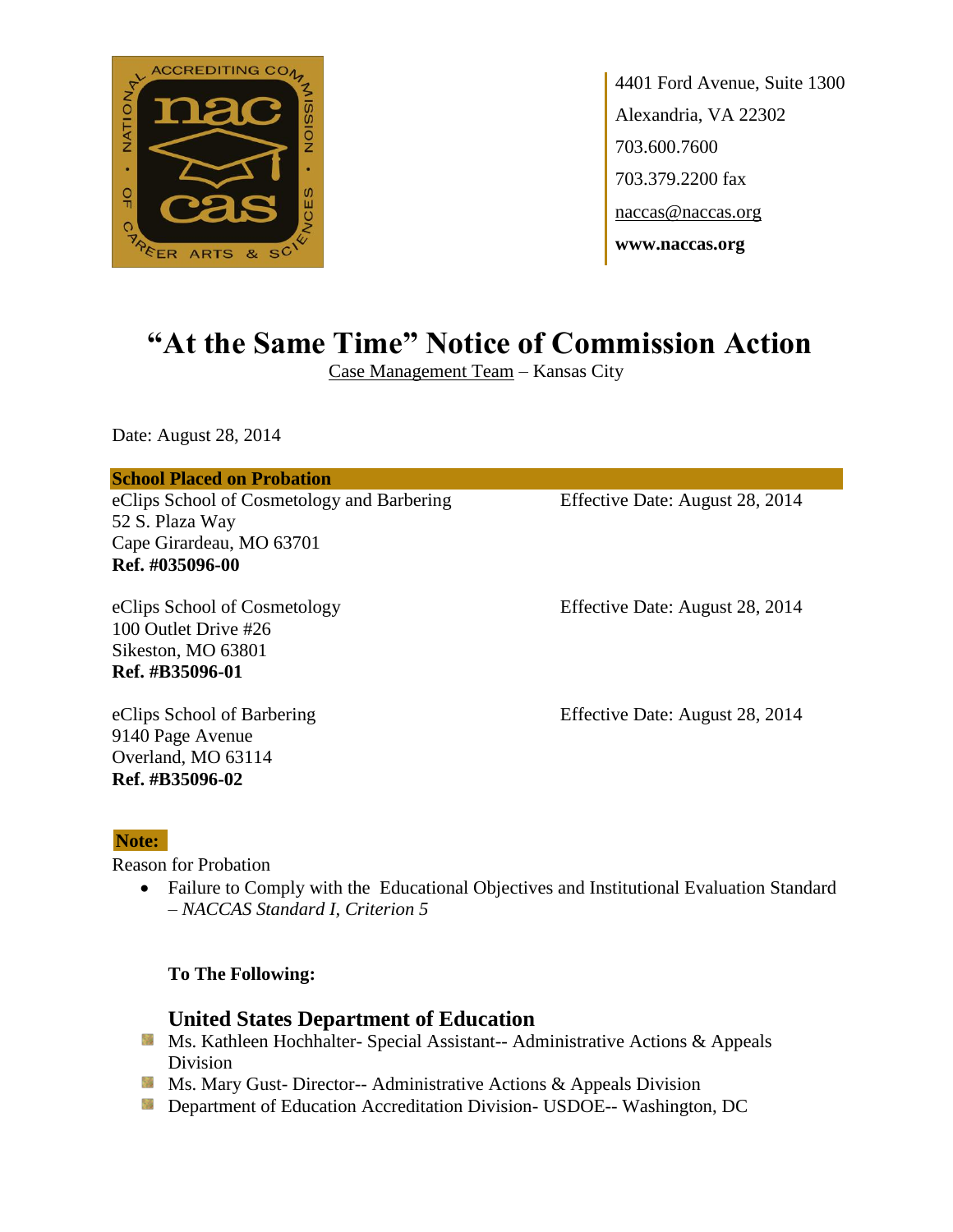- Ms. Cathy Sheffield- Accreditation & State Liaison Office-- USDOE--- Washington, DC
- Ms. Rachael Shultz- Accreditation and State Liaison Office-- USDOE --- Washington, DC
- Ms. Lauren Pope- Administrative Actions and Appeals Services Group-- Washington, DC
- Mr. Ralph Lobosco- Area Case Director-- School Participation Team--- Kansas City

Ms. Emily Carroll- MO State Board of Cosmetology-- Jefferson City, MO

- **Ms. Tammy Burkhart- Educause**
- Ms. Lisa Schiavo- Accredited Schools List Help Desk-- Westat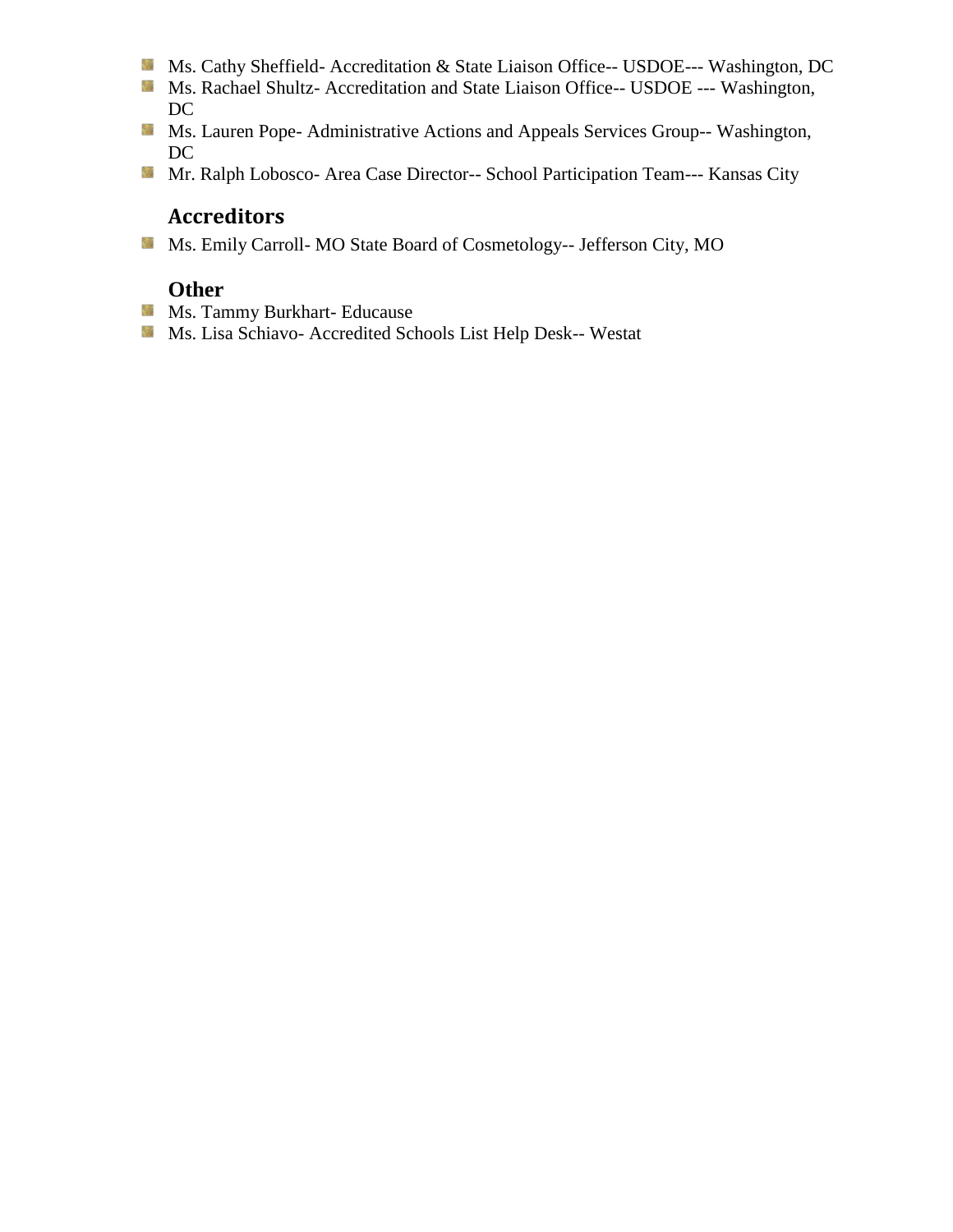

# **"At the Same Time" Notice of Commission Action**

Case Management Team – Kansas City

Date: August 28, 2014

#### **School Placed on Probation**

Trend Setters School of Cosmetology, Inc. Effective Date: August 28, 2014 835 South Kingshighway Cape Girardeau, MO 63703 **Ref. #035100-00**

#### **Note:**

Reason for Probation

• Failure to Comply with the Educational Objectives and Institutional Evaluation Standard – *NACCAS Standard I, Criterion 5*

#### **To The Following:**

- Ms. Kathleen Hochhalter- Special Assistant-- Administrative Actions & Appeals Division
- **MS.** Ms. Mary Gust- Director-- Administrative Actions & Appeals Division
- **Department of Education Accreditation Division- USDOE-- Washington, DC**
- Ms. Cathy Sheffield- Accreditation & State Liaison Office-- USDOE--- Washington, DC
- **MS. Rachael Shultz- Accreditation and State Liaison Office-- USDOE --- Washington,** DC
- **MS. Lauren Pope- Administrative Actions and Appeals Services Group-- Washington,** DC
- Mr. Ralph Lobosco- Area Case Director-- School Participation Team--- Kansas City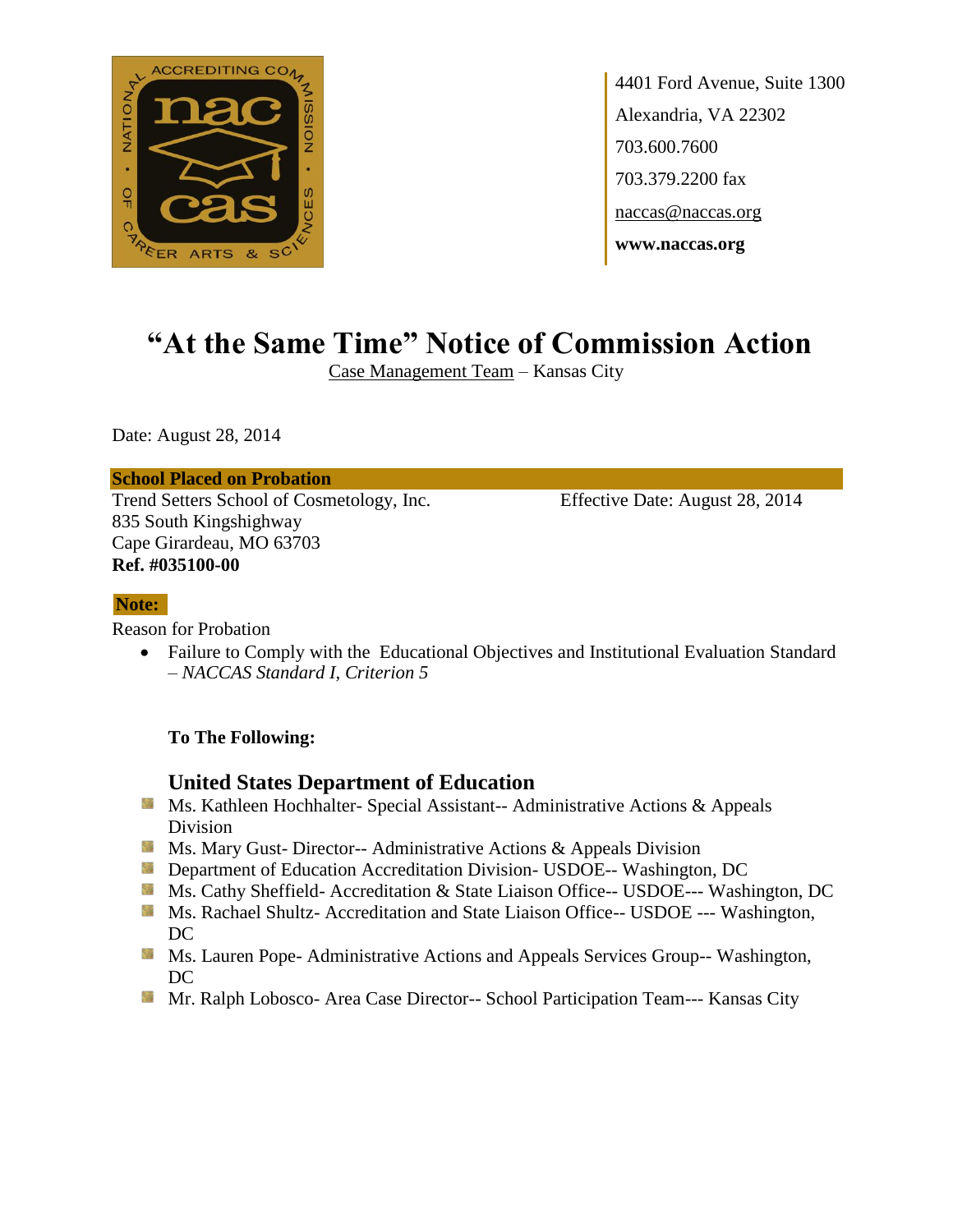- Mr. Bill Larkin- Executive Director-- ACCET
- Mr. Michale McComis, Ed.D.- Executive Director-- ACCSCT
- Mr. Albert Gray, Ph.D.- Executive Director-- ACICS
- **Dr.** Gary Puckett- Executive Director-- COE

## **State Authorities**

Ms. Emily Carroll- MO State Board of Cosmetology-- Jefferson City, MO

- **Ms. Tammy Burkhart- Educause**
- Ms. Lisa Schiavo- Accredited Schools List Help Desk-- Westat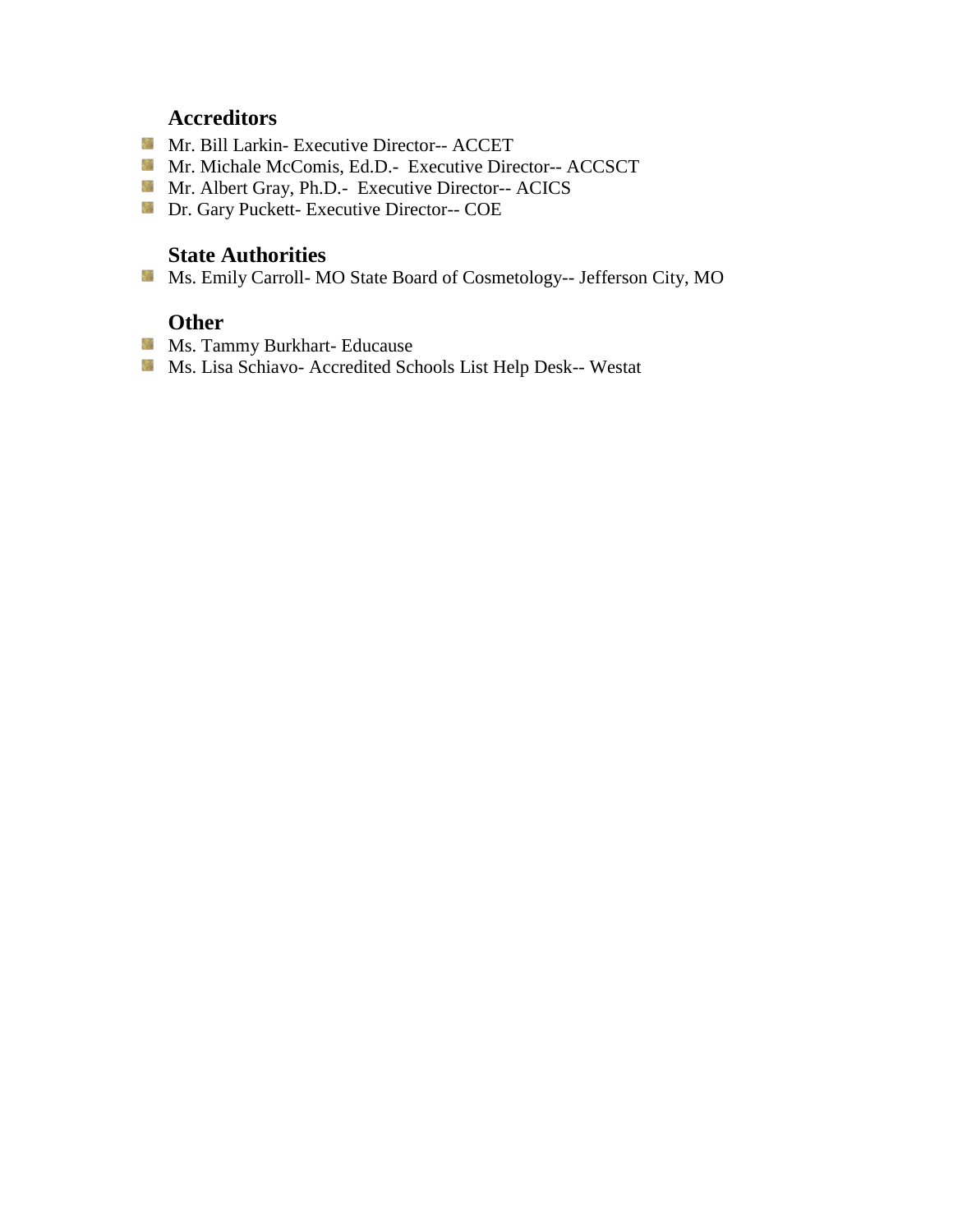

# **"At the Same Time" Notice of Commission Action**

Case Management Team – Chicago"

Date: August 28, 2014

#### **School Placed on Probation**

Paul Mitchell The School Cleveland Effective Date: August 28, 2014 10735 Ravenna Road Twinsburg, OH 44087 **Ref. #045108-00**

#### **Note:**

Reason for Probation

• Failure to Comply with the Educational Objectives and Institutional Evaluation Standard – *NACCAS Standard I, Criterion 5*

#### **To The Following:**

## **United States Department of Education**

- Ms. Kathleen Hochhalter- Special Assistant-- Administrative Actions & Appeals Division
- **Ms.** Ms. Mary Gust- Director-- Administrative Actions  $\&$  Appeals Division
- **Department of Education Accreditation Division- USDOE-- Washington, DC**
- Ms. Cathy Sheffield- Accreditation & State Liaison Office-- USDOE--- Washington, DC
- **Ms. Rachael Shultz- Accreditation and State Liaison Office-- USDOE --- Washington,** DC
- **Ms. Lauren Pope- Administrative Actions and Appeals Services Group-- Washington,** DC
- Mr. Douglas Parrott- Area Case Director-- School Participation Team--- Chicago/Denver

## **Accreditors**

- **Mr. Bill Larkin- Executive Director-- ACCET**
- **Mr. Michale McComis, Ed.D.** Executive Director-- ACCSCT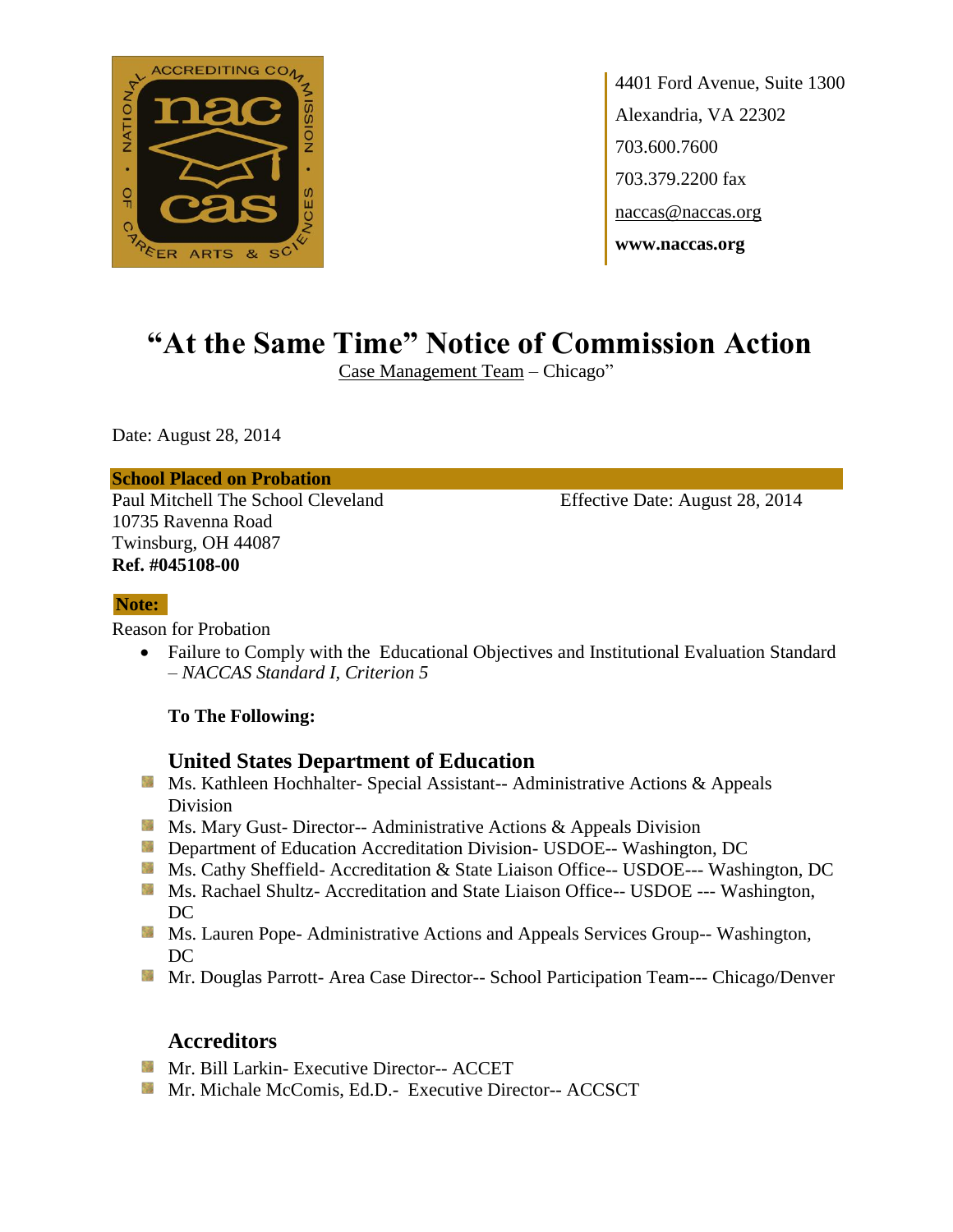- Mr. Albert Gray, Ph.D.- Executive Director-- ACICS
- **Dr. Gary Puckett- Executive Director-- COE**

## **State Authorities**

Ms. Lori Pearson- Acting Executive Director-- OH State Board of Cosmetology--- Grove City, OH

- **Ms. Tammy Burkhart- Educause**
- Ms. Lisa Schiavo- Accredited Schools List Help Desk-- Westat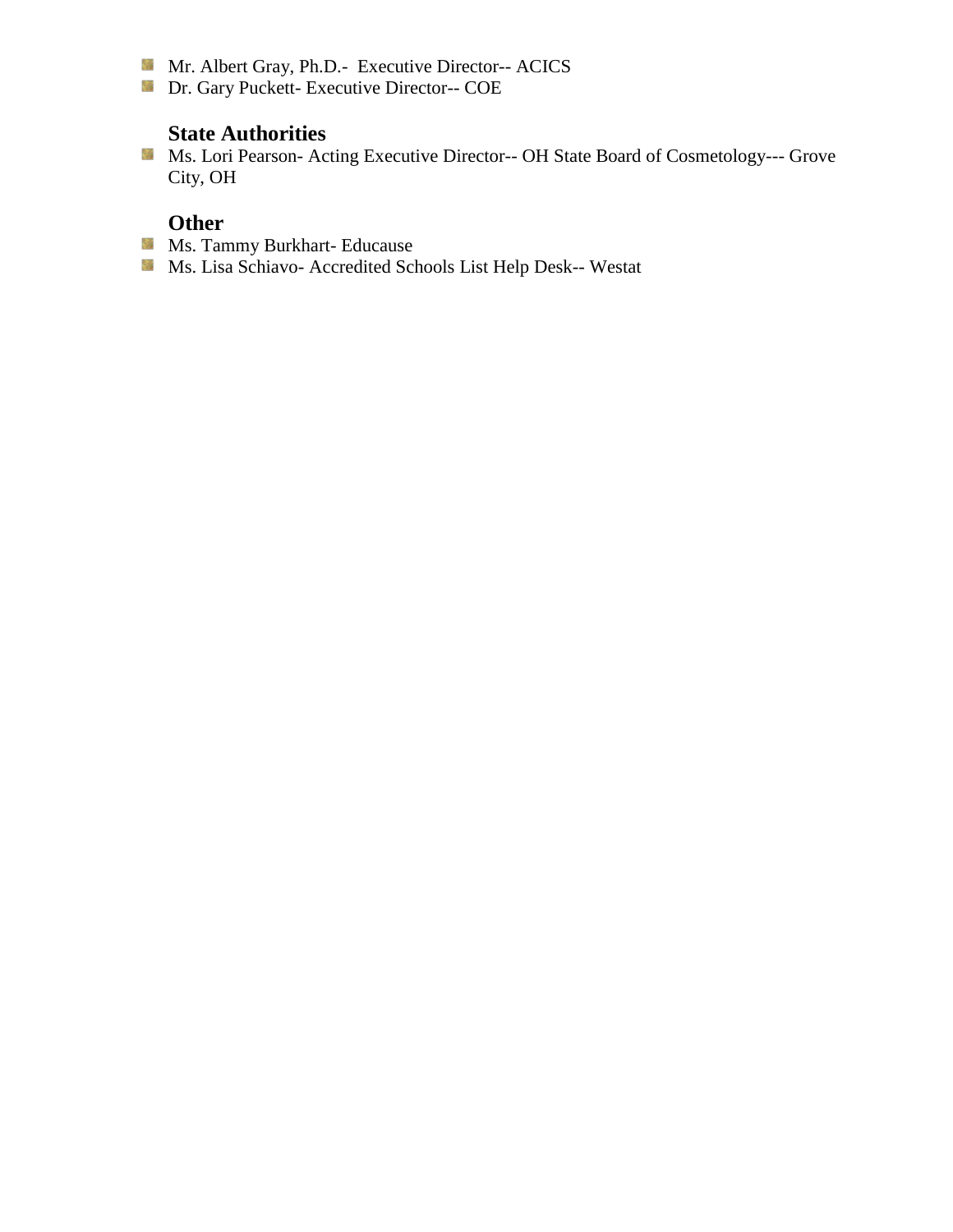

# **"At the Same Time" Notice of Commission Action**

Case Management Team –Atlanta

Date: August 28, 2014

#### **School Placed on Probation**

Styletrends Barber & Hairstyling Academy, Inc. Effective Date: August 28, 2014 239 Hampton Street Rock Hill, SC 29730 **Ref. #050033-00**

#### **Note:**

Reason for Probation

• Failure to Comply with the Educational Objectives and Institutional Evaluation Standard – *NACCAS Standard I, Criterion 5*

#### **To The Following:**

- **MS. Kathleen Hochhalter- Special Assistant-- Administrative Actions & Appeals** Division
- **MS. Mary Gust- Director-- Administrative Actions & Appeals Division**
- **Department of Education Accreditation Division- USDOE-- Washington, DC**
- Ms. Cathy Sheffield- Accreditation & State Liaison Office-- USDOE--- Washington, DC
- **Ms. Rachael Shultz- Accreditation and State Liaison Office-- USDOE --- Washington,** DC
- **MS. Lauren Pope- Administrative Actions and Appeals Services Group-- Washington,** DC
- Mr. Christopher Miller- Team Leader-- School Participation Team--- Atlanta